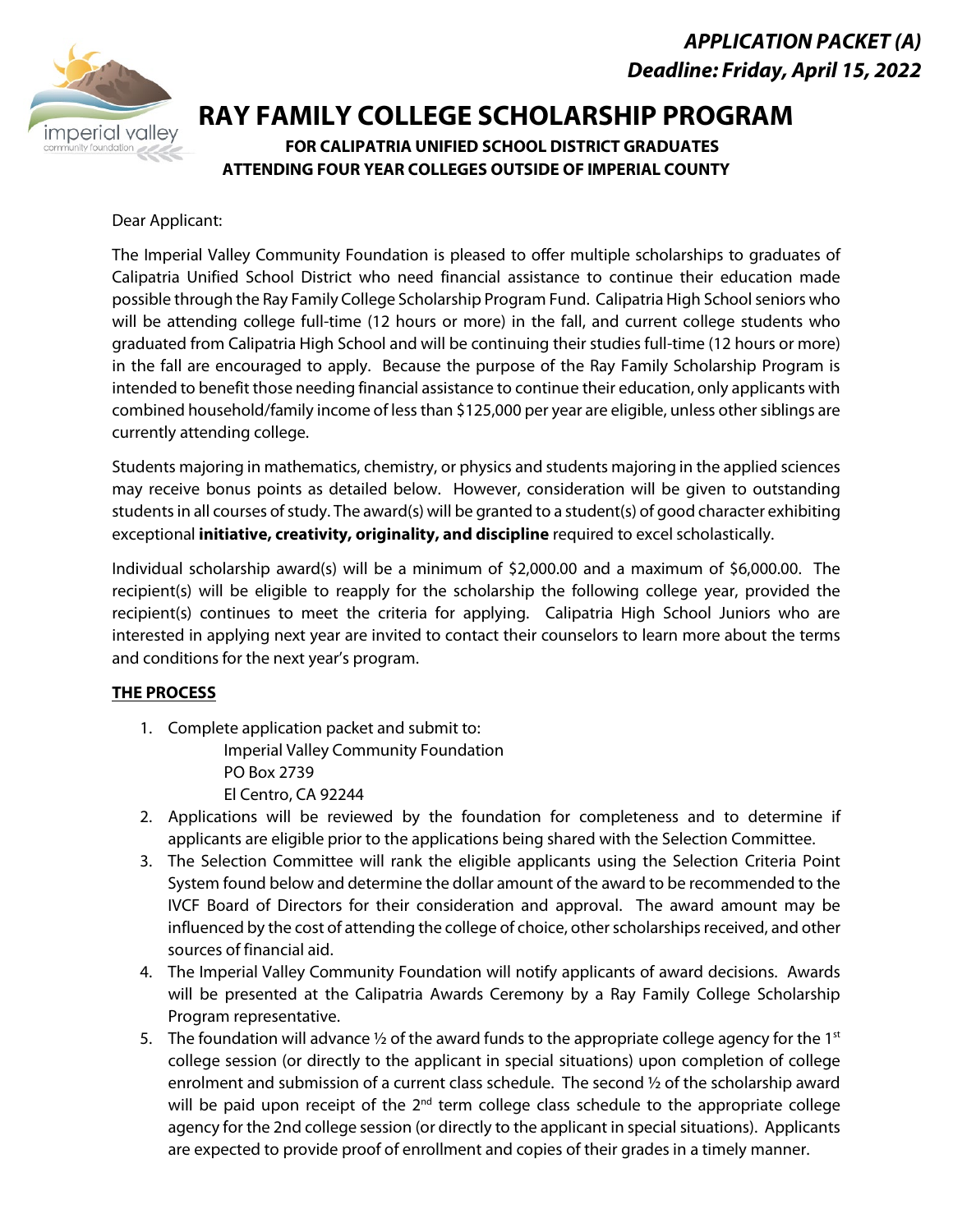#### **SELECTION COMMITTEE**

The Scholarship Selection Committee will evaluate the applications and provide the IVCF Board of Directors with recommendations for the awarding of scholarships to applicants. Some eligible applicants may not receive awards due to limited funds. The Ray Family College Scholarship's Selection Committee will determine the amount of each award. The total amount available may vary from year to year.

Administrative support for the Selection Committee will be provided by the Imperial Valley Community Foundation. The Selection Committee will conduct the review and scoring of applications, as well as the interviews with applicants. The foundation's Board of Directors will have the final consideration and approval of scholarship awards.

#### **SELECTION CRITERIA POINT SYSTEM**

#### **A. SCHOLASTIC PERFORMANCE** *(minimum of 2.50 High School GPA to apply)* **1 - 15 points**

- 1. GPA
	- For purposes of grading, college GPAs will be adjusted upward by 15%. This is done to adjust the differences in difficulty of college courses when compared to high school curriculum.
- 2. Scholastic Achievements
	- Awards, including CSF membership, or other academic recognition (excluding honor roll and dean/s list).
- 3. Evidence of initiative, originality and creativity
	- **Provide examples of initiative, creativity or problem solving.**

#### **B. EXTRACULLICULAR, LEADERSHIP & COMMUNITY INVOLVEMENT 0 - 15 points**

- 1. Athletic, musical, and artistic talent.
- 2. Leadership Elected offices held in organizations & service groups, appointments to advisory positions, etc.
- 3. Work Experience (paid & unpaid) and involvement in community activities.

#### **C. FINANCIAL 0 - 35 points**

1. Combined annual household/family income and other financial assistance.

| Over \$125,000 per year                             | Ineligible    |
|-----------------------------------------------------|---------------|
| \$125,000 or less, but more than \$100,000 per year | $= 5$ points  |
| \$100,000 or less, but more than \$80,000 per year  | $= 10$ points |
| \$80,000 or less, but more than \$60,000 per year   | $= 15$ points |
| \$60,000 or less, but more than \$50,000 per year   | $= 20$ points |
| \$50,000 or less, but more than \$40,000 per year   | $= 25$ points |
| \$40,000 or less, but more than \$30,000 per year   | $=$ 30 points |
| Less than \$30,000 per year                         | $=$ 35 points |

For each sibling attending a 4-year college, deduct \$25,000 from combined income.

- **D. WRITTEN EXPRESSION** *(See application for essay details.)* **0 18.5 points**
- **E. INTERVIEW (if required) 0 18.5 points**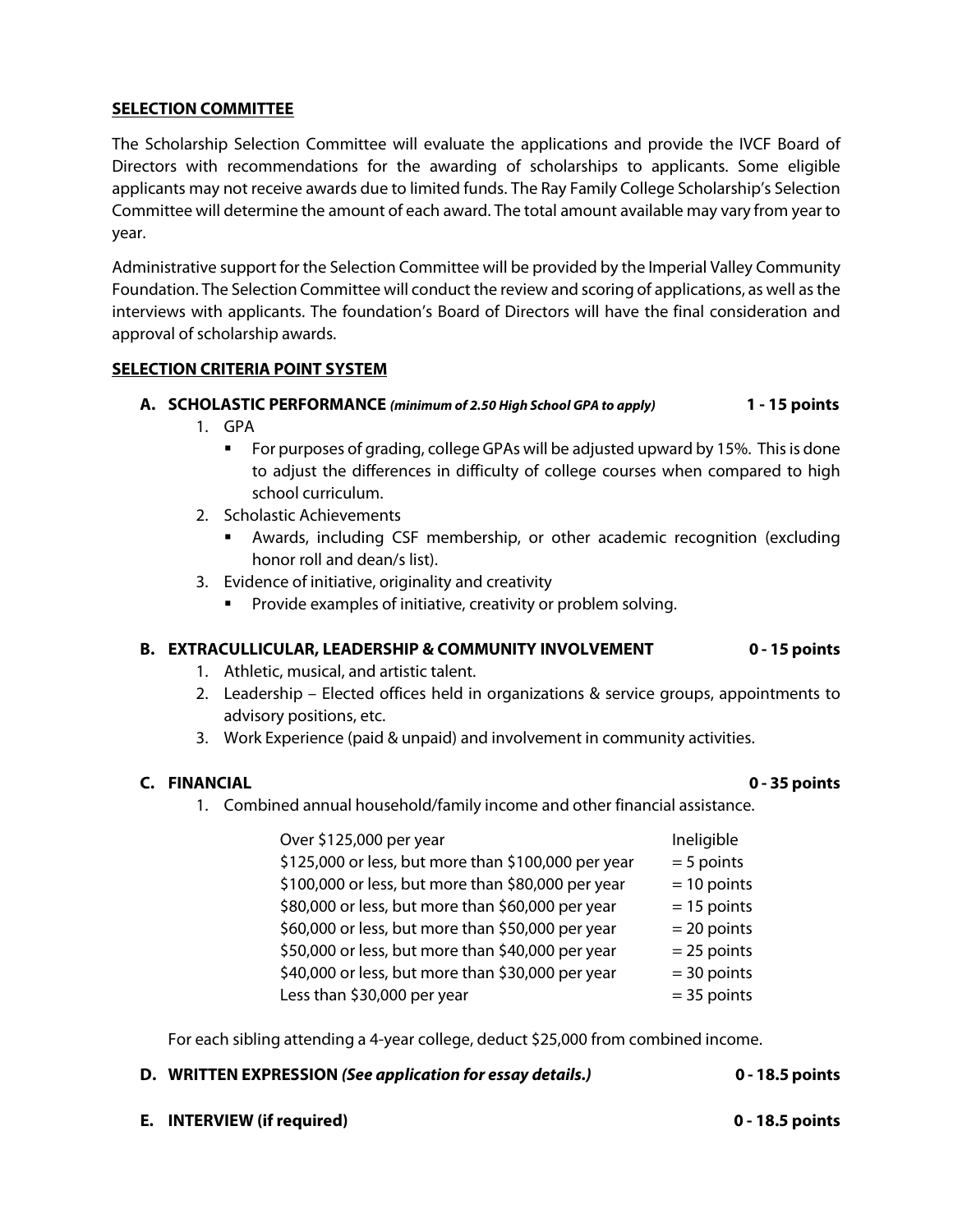#### **F. BONUS POINTS**

- Students majoring in mathematics, chemistry, or physics may receive up to 10 bonus points.
- **EXTENTS Many Students majoring in the applied sciences such as astronomy, computer science,** engineering, geology, premed, veterinary medicine or biology may receive up to 5 bonus points.

#### **AWARD AMOUNTS**

The minimum scholarship award is \$2,000.00 per recipient. The maximum scholarship award is \$6,000.00 per recipient. Not all qualified applicants are guaranteed a scholarship. Total funds available may vary from year to year.

#### **APPLICATION**

#### **Applicants must submit a complete application form and do the following:**

- 1. **Write and submit a personal essay, no more than two pages (12-point type).** It will be judged for originality, innovation, completeness, and display of temperament as well as the basics of grammar and syntax. The following questions are to be addressed (in any order) in your essay. You may also include any additional information you deem appropriate.
	- **A.** Why are you a good candidate for this scholarship?
	- **B.** How will this scholarship fit in with your financial plan for college?
	- **C.** Discuss or demonstrate evidence of your initiative, creativity and originality.
	- **D.** What do you think will be your major?
	- **E.** What are your aspirations after college?
	- **F.** Of your achievements, which one do you consider the greatest?
	- **G.** Ten years after graduation from college, how do you hope to be contributing to society?
- 2. **Submit a recent photograph with your application.**
- 3. **Have your current official transcript (official copies from your school) sent to: Imperial Valley Community Foundation, PO Box 2739, El Centro, CA 92244.**
- 4. **Provide a minimum of two letters of recommendations.** Current college student should select campus related recommendations. Ask the letter writers to submit their letters directly to Imperial Valley Community Foundation, PO Box 2739, El Centro, CA 92244. Letters may also be emailed to Bobby Brock, IVCF President/CEO at bobby@ivcommunityfoundation.org. It is your responsibility to coordinate with the letter writers to ensure the letters are submitted. You may telephone (760) 336-0055 or email **bobby@ivcommunityfoundation.org** to verify receipt of your application and letters of recommendations.

The Imperial Valley Community Foundation and Selection Committee reserves the right to request additional information from applicant prior to granting an award.

*Thank you for your application and for your interest in continuing your education. We wish you success in your educational endeavors and trust you will be worthy of those aiding you in your pursuit of further education.*

*Sincerely,*

*George Ray – RAY FAMILY COLLEGE SCHOLARSHIP PROGRAM*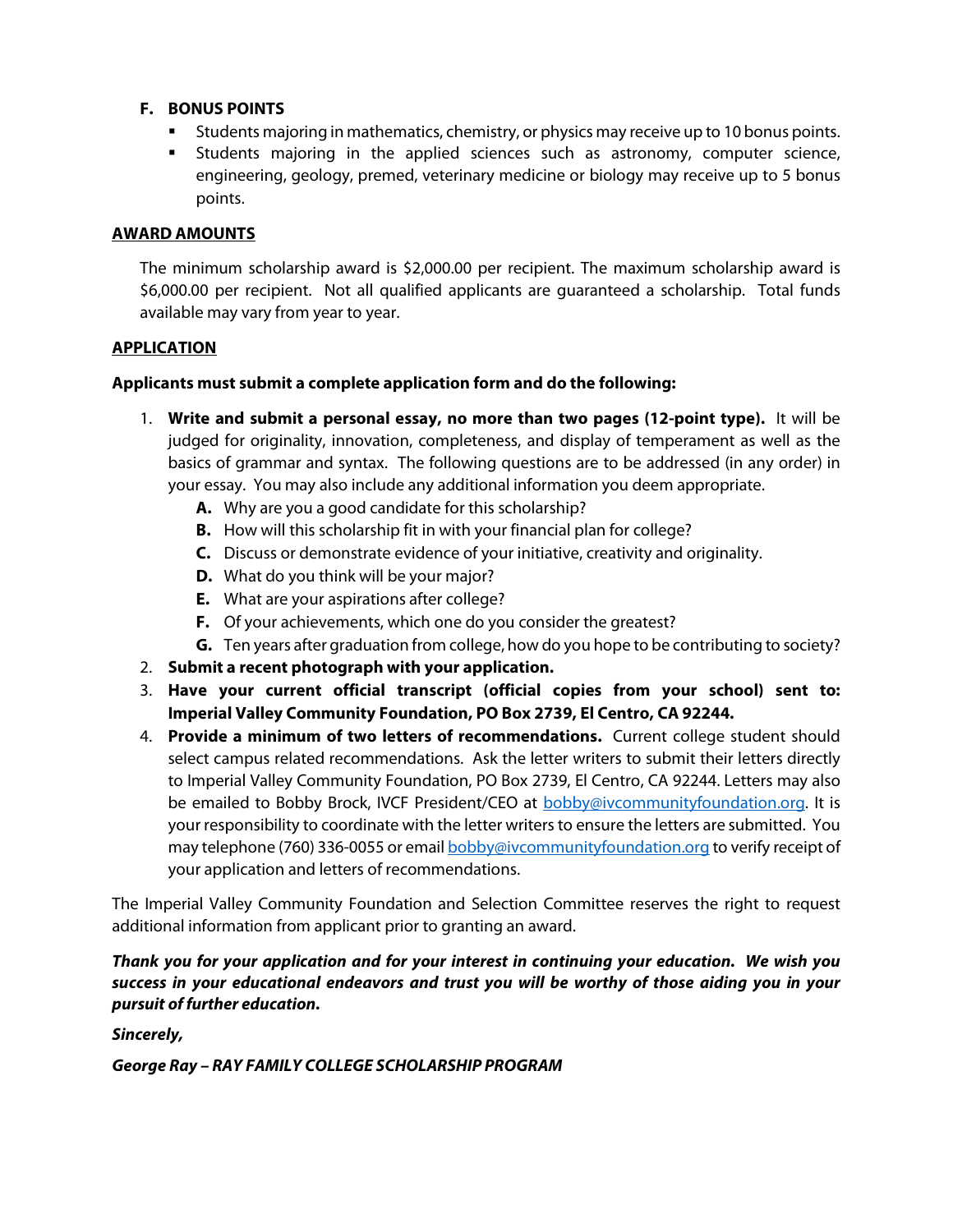### RAY FAMILY COLLEGE SCHOLARSHIP PROGRAM (A) FOR GRADUATES OF CALIPATRIA UNIFIED SCHOOL DISTRICT **ATTENDING FOUR-YEAR NON-PROFIT COLLEGES**

If additional space is needed to fully answer any question of the application, please attach a separate piece of paper. Clearly note your name and the question you are answering on the extra page.

| Scholastic achievements:                                            |                                                                                                   |
|---------------------------------------------------------------------|---------------------------------------------------------------------------------------------------|
|                                                                     |                                                                                                   |
|                                                                     |                                                                                                   |
|                                                                     |                                                                                                   |
|                                                                     |                                                                                                   |
| Leadership Roles:                                                   |                                                                                                   |
|                                                                     |                                                                                                   |
|                                                                     |                                                                                                   |
|                                                                     |                                                                                                   |
|                                                                     |                                                                                                   |
| Extracurricular: athletic, music, art, and/or community activities: |                                                                                                   |
|                                                                     |                                                                                                   |
|                                                                     |                                                                                                   |
|                                                                     |                                                                                                   |
|                                                                     |                                                                                                   |
|                                                                     | Work experience (List all work experience, including volunteer work, and non-paying family work.) |
|                                                                     |                                                                                                   |
|                                                                     |                                                                                                   |